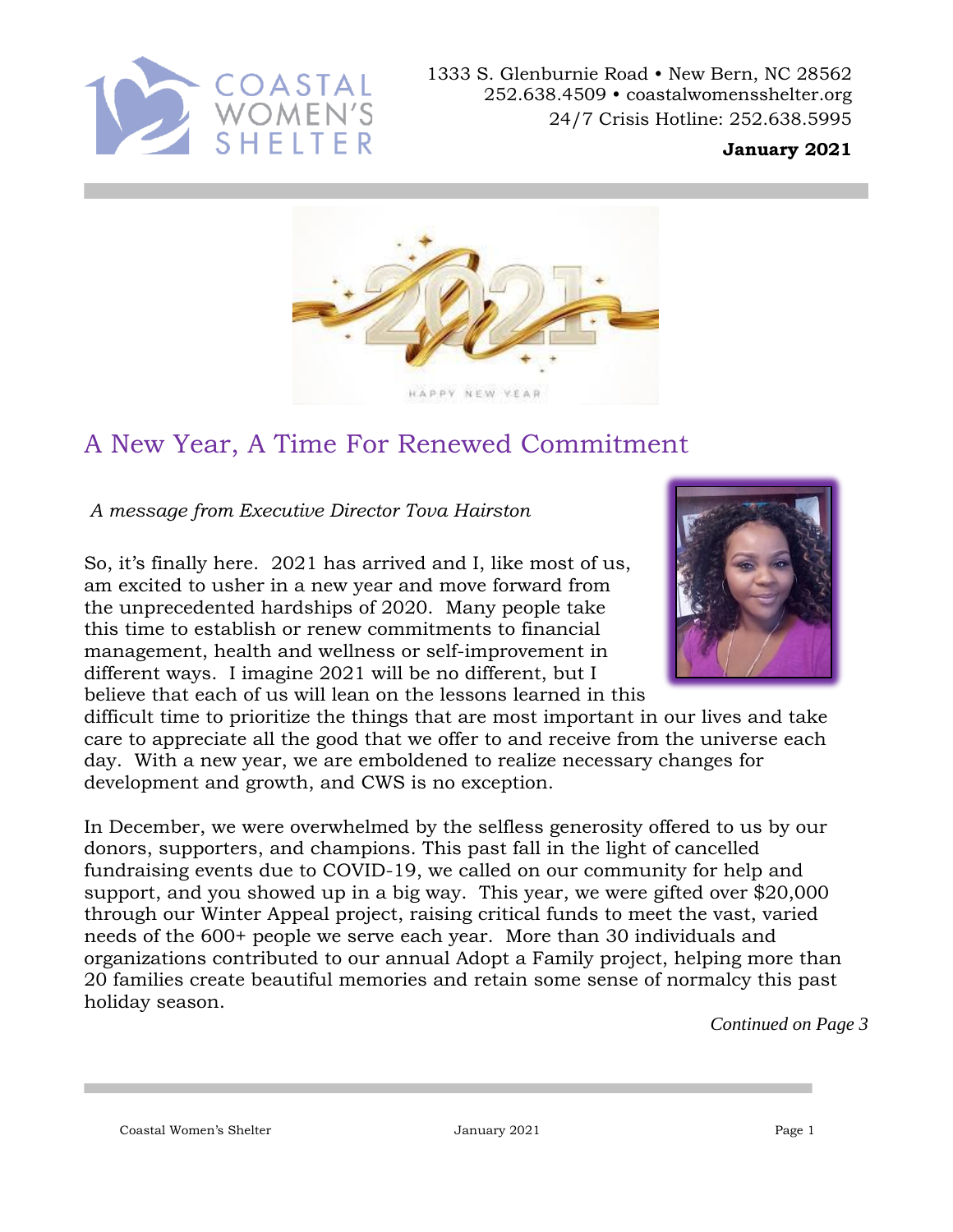



**BOUTIQUE** A GEM OF AMONG THRIFT STORES

# **COME SHOP FOR GENTLY LOVED CLOTHING, ACCESSORIES AND HOUSEHOLD ITEMS**

**50% OFF YELLOW TAGS** 

**SPEND \$25 GET 25% DISCOUNT ON** 1ST AND 3RD SATURDAYS.

### 2509-A NEUSE BLVD. NEW BERN. NC 252.633.6305

ehelpinghandsnewbern

Coastal Women's Shelter January 2021 Page 2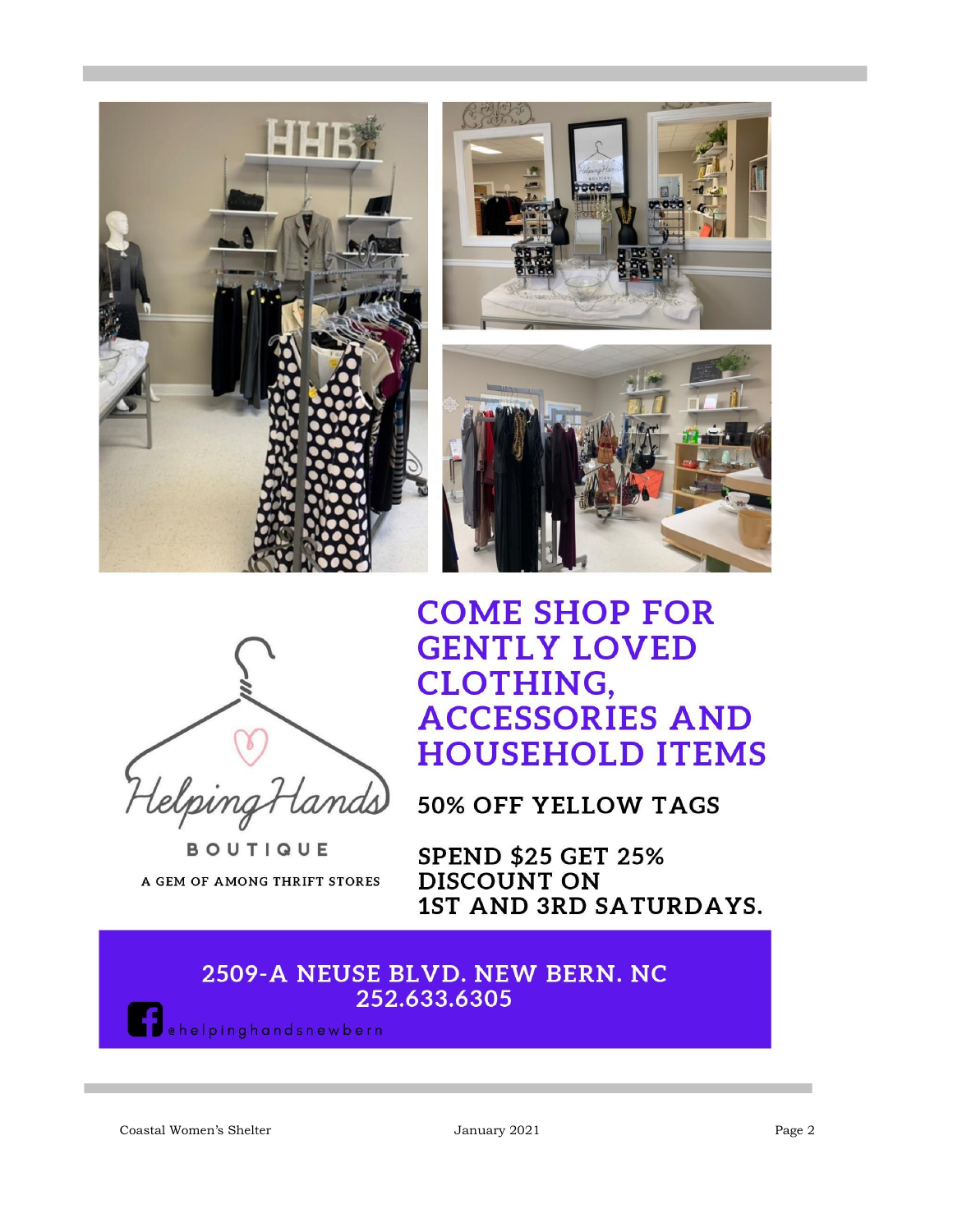Most often, change is inspired by some self-reflection. At CWS, our path to improvement includes self-reflections that call us to evaluate our strengths, weaknesses, and capacities. One change inspired by our operational response to COVID-19 is a new schedule of donation processing in our main office. Beginning in February, we will reduce the days on which we accept donations to two days each week. This change resulted from when in March we instituted a schedule of reduced contact with limited staff. Despite our best efforts, we no longer have the capacity to manage donations every day within our normal business hours. Although we understand change is hard for most, this shift is necessary to ensure that our efforts and work prioritize survivors' needs and accessibility to safety services and support.

As we look forward into 2021, we do so with the realization that despite the ebbs and flows, triumphs and challenges and successes and failures of 2020, we are still here. We may be a bit different from who and how we were last year, but we survived. As survivors, we are now stronger and resilient for all this experience. As an agency and a community, that makes us special.



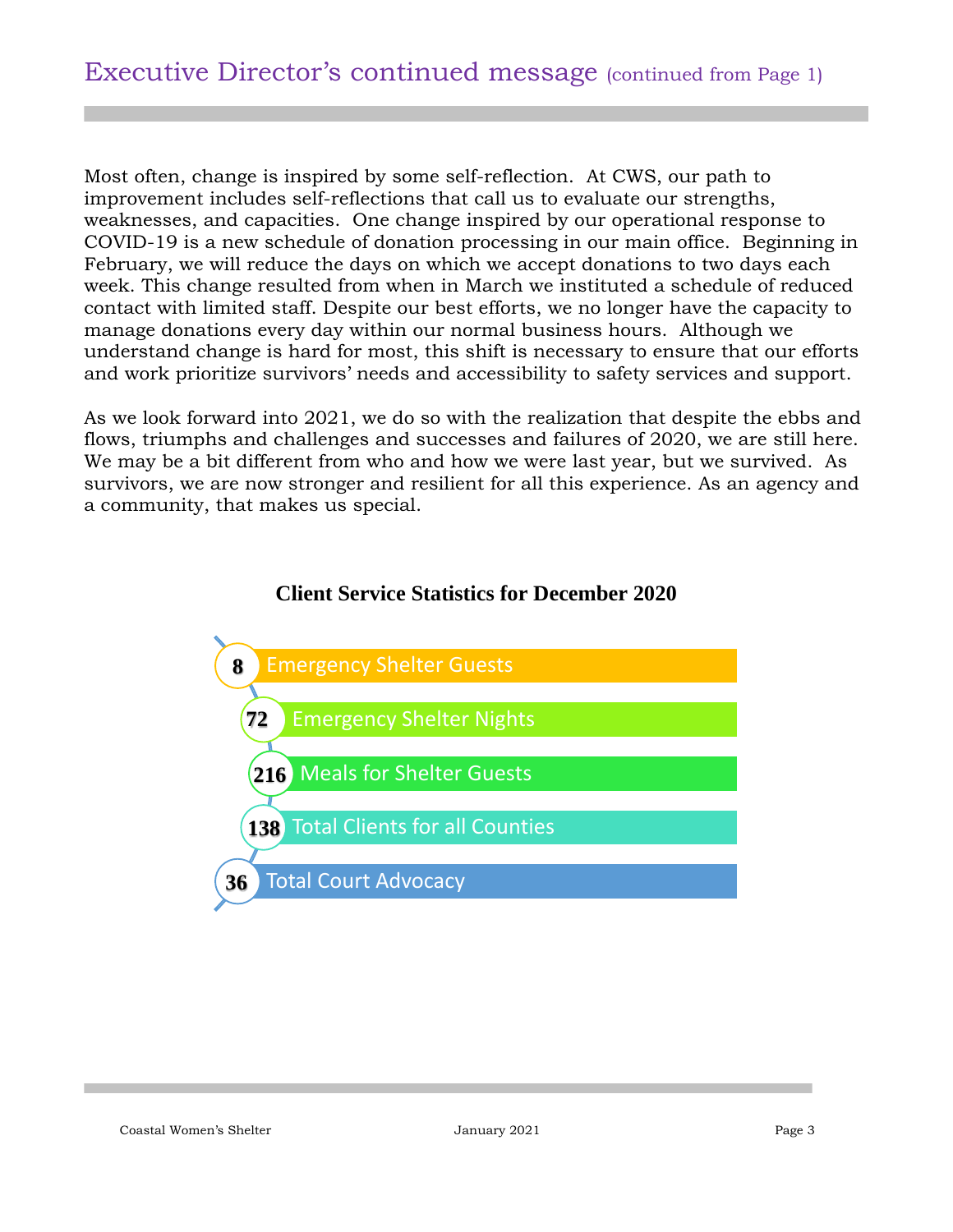## Good Neighbors

### The 2020 Holiday Season was brighter for our families because of the extreme generosity of our community.



This holiday season was challenging for a lot of families in our community, especially those faced with the trauma and effects of domestic violence. Our "Adopt-A-Family" program saw participation of 23 families who provided a wish list of Christmas presents. These items were then purchased by the generosity of the donating families. Items ranged from Adidas shoes to a baseball glove to bicycles to a basketball hoop to a wide variety of toys and clothing. These gifts were received with the love and joy of the season. Many thanks to the contributing families that made this happen.

Additional holiday gifts from community members and civic groups this year included warm winter jackets, toys, books, pajamas, and towel collections.





Toys drive from Chloe Banks and Michelle Harrelson of Arapahoe Charter School.



Books-A-Million toy and book drive.



Pajama and book drive from Sharee Brody, Tucker Creek Middle School members of the National Senior Honor Society.



Towel collections from New Bern Alumnae Chapter of the Delta Sigma Theta Inc. Pictured here is member Gail Anderson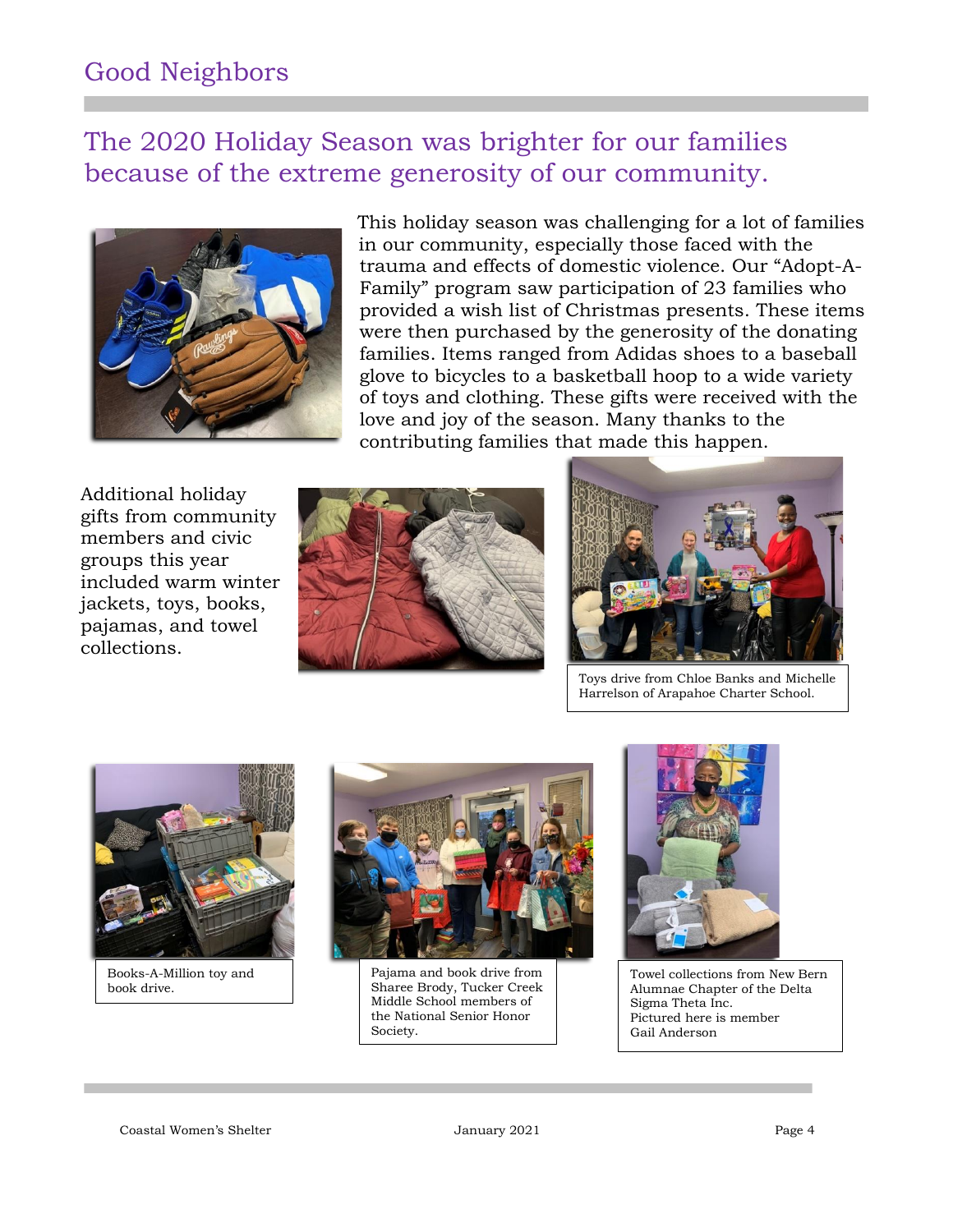### The New Donations Policy

The community has been most generous with donations of every kind – nonperishable food, clothing, toys, books and paper goods.. These donations are

important to our agency's operation and help ensure we have the resources we need to continue to serve those that need us most.

Because of the reduction in staff presence in response to COVID19 and to accommodate



the many donations we receive throughout the year, we will introduce a new donation schedule on February 1, 2021.

At the main office, we will accept donations on Tuesdayand Thursday of each week from 9:00am to 4:00pm.

At Helping Hands Boutique, our thrift store, accepts donations on Monday and Friday of each week by appointment (252.633.6305).



Pajama and book drive from Sharee Brody, Tucker Creek Middle School members of the National Senior Honor Society.



Precious purses donation campaign collected from the Fairfield Harbor community.



Christian Styles with donations of paper goods and personal care items.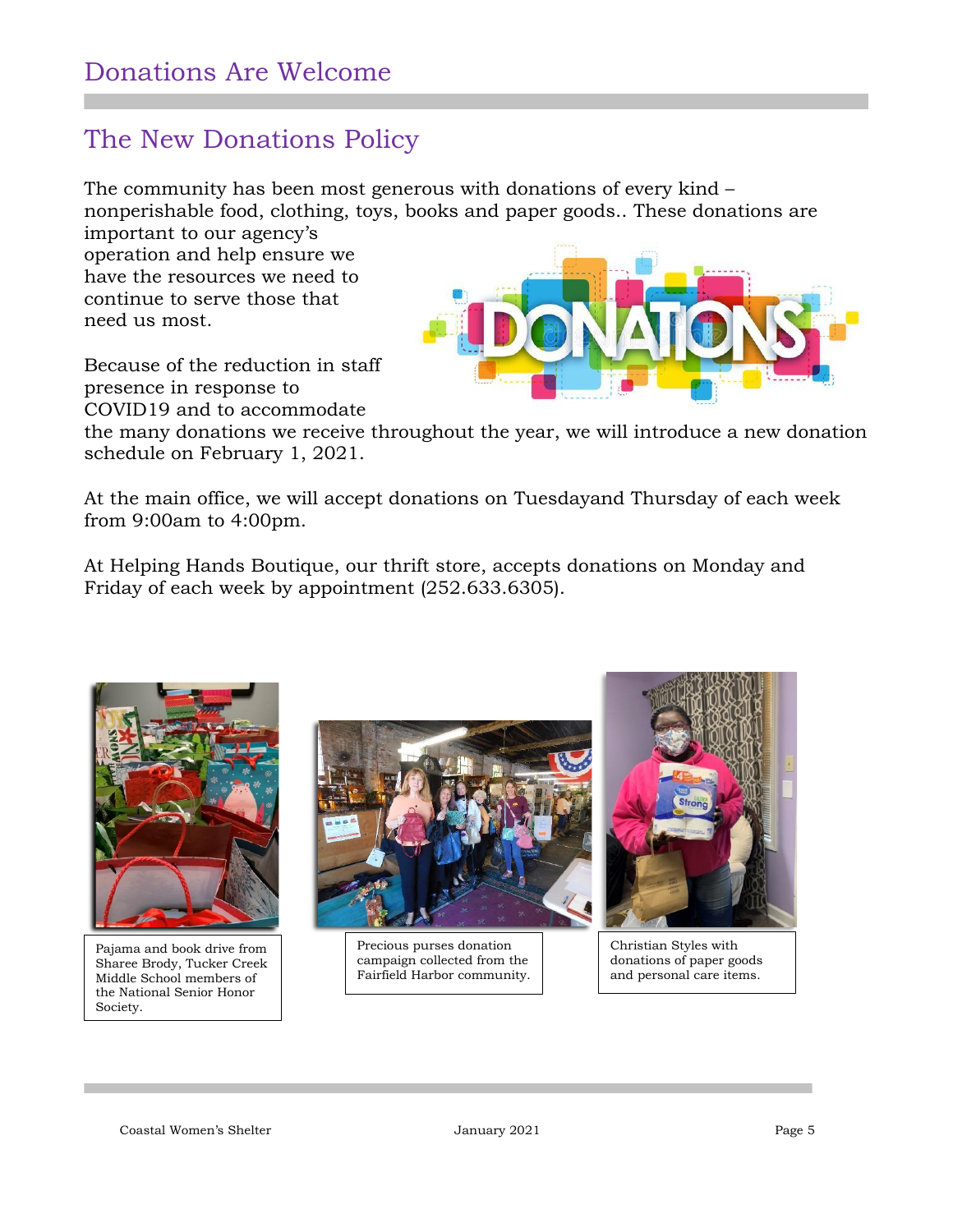### Domestic Violence Facts

With this issue we are launching a new series of articles that will focus on aspects, definitions and signs of domestic violence.

#### **What Makes a Relationship Abusive?**

Every relationship differs, but what is most common within all abusive relationships is the varying tactics used by abusers to gain and maintain power and control over the victim. Nearly [three in ten women and one in ten men in the United States](http://www.cdc.gov/violenceprevention/pdf/cdc_nisvs_ipv_report_2013_v17_single_a.pdf) have experienced rape, physical violence, and/or stalking by an intimate partner (or former partner) and reported at least one impact related to experiencing these or other forms of violence behavior in the relationship (e.g. feeling fearful, concern for safety, post-traumatic stress disorder (PTSD), need for health care, injury, crisis support, need for housing services, need for victim advocacy series, need for legal services, missed work or school). Physical and sexual assaults, or threats to commit them, are the most apparent forms of domestic violence and are usually the actions that make others aware of the problem. However, regular use of other abusive behaviors by the abuser, when reinforced by one or more acts of physical violence, make up a larger scope of abuse. Although physical assaults may occur only occasionally, they instill fear of future violent attacks and allow the abuser to control the victim's life and circumstances.

#### **Patterns of Abuse**

Illustrations of the [power and control](http://www.theduluthmodel.org/pdf/PowerandControl.pdf)  [wheel](http://www.theduluthmodel.org/pdf/PowerandControl.pdf) are particularly helpful tools in understanding the overall pattern of abusive and violence behaviors used by abusers to establish and maintain control over their partners both within and following a relationship. Very often, one or more violence incidents are accompanied by an array of these other types of abuse. They are less easily identified, yet firmly establish a pattern of intimidation and control in the relationship.



*Continued on Page 7*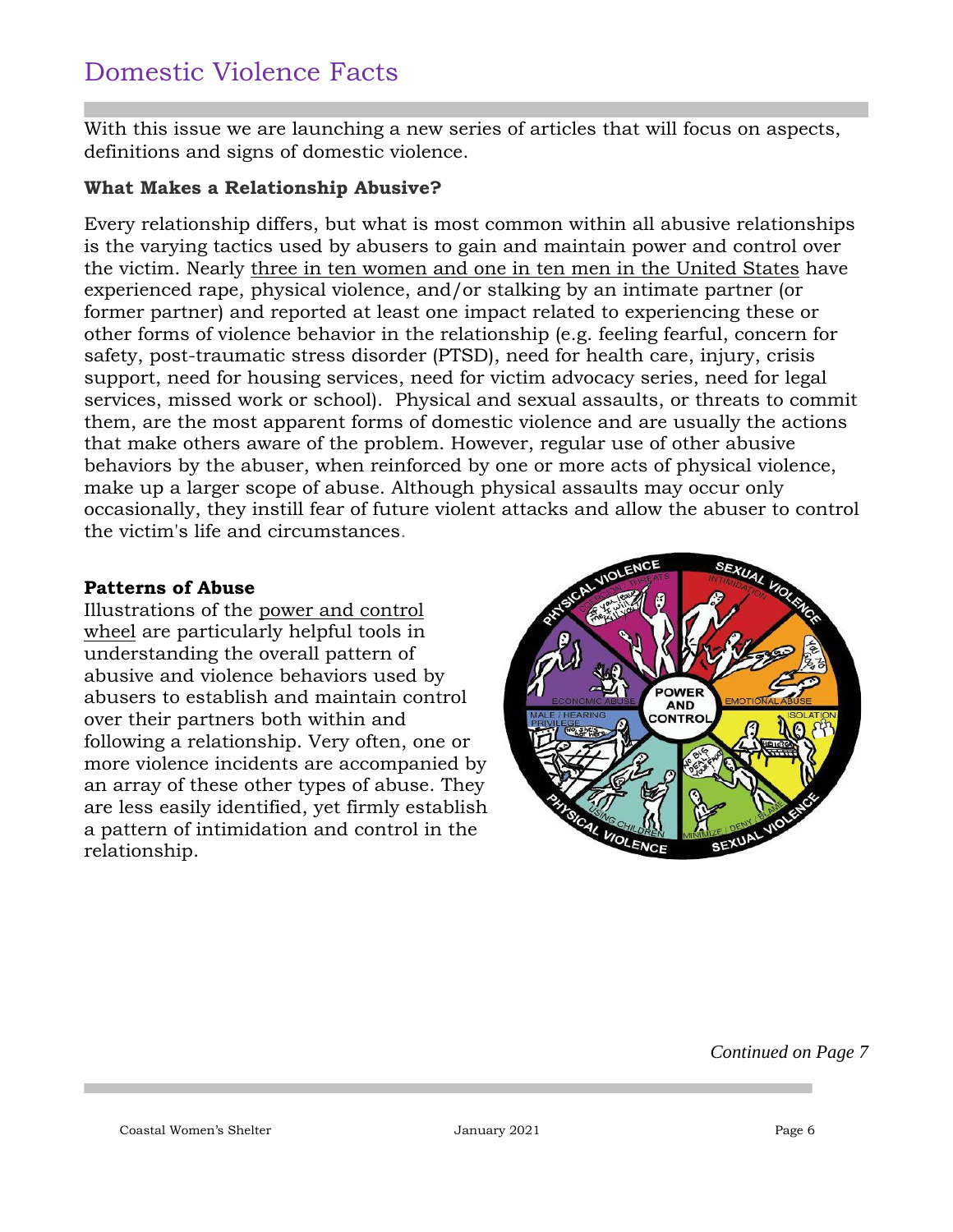As the wheels illustrate, abuse is cyclical. There are periods of time where things may be calmer, but those times are followed by a buildup of tension and abuse, which usually results in the abuser peaking with intensified abuse. The cycle then often starts to repeat, commonly becoming more and more intense as time goes on. Each relationship is different and not every relationship follows the exact pattern. Some abusers may cycle rapidly, others over longer stretch of time. Regardless, abusers purposefully use numerous tactics of abuse to instill fear in the victim and maintain control over them.

 Source: NCADV (National Coalition Against Domestic Violence)

Coastal Women's Shelter is a 501(c)(3) Tax exempt, non-profit domestic violence organization serving Crave, Jones and Pamlico counties in Eastern North Carolina.

### **Coastal Women's Shelter**

#### **Board of Directors**

Mary Beth Fennell *President* Jim Daub *Vice President* Neil Coffield *Treasurer* Marcia Johndrow *Assistant Treasurer* Renee Hunt *Secretary* Antoinette Boskey *Assistant Secretary* Jessie Aldridge Maria Bruner Angela Carbonell Amanda Smith Jude Tracy Angela Wilson-Ward

#### **Staff**

Tova Hairston *Executive Director*  Sarah Jackson *Craven County Victim Advocate*  Lisa Moore *Jones County Victim Advocate*  Ruzalia Davis *Pamlico County Victim Advocate* Amanda Delgado *Shelter Director*  Mildred Hill *Shelter Evening Manager*  Johanna Schaefer *Fund Development Coordinator*  Christa Siener *Helping Hands Boutique Manager*  Valerie Merkler *Bookkeeper & Operations Manager*

To become a CWS volunteer or to make a monetary contribution, please contact us at 252.638.4509 or visit our website at coastalwomensshelter.org.